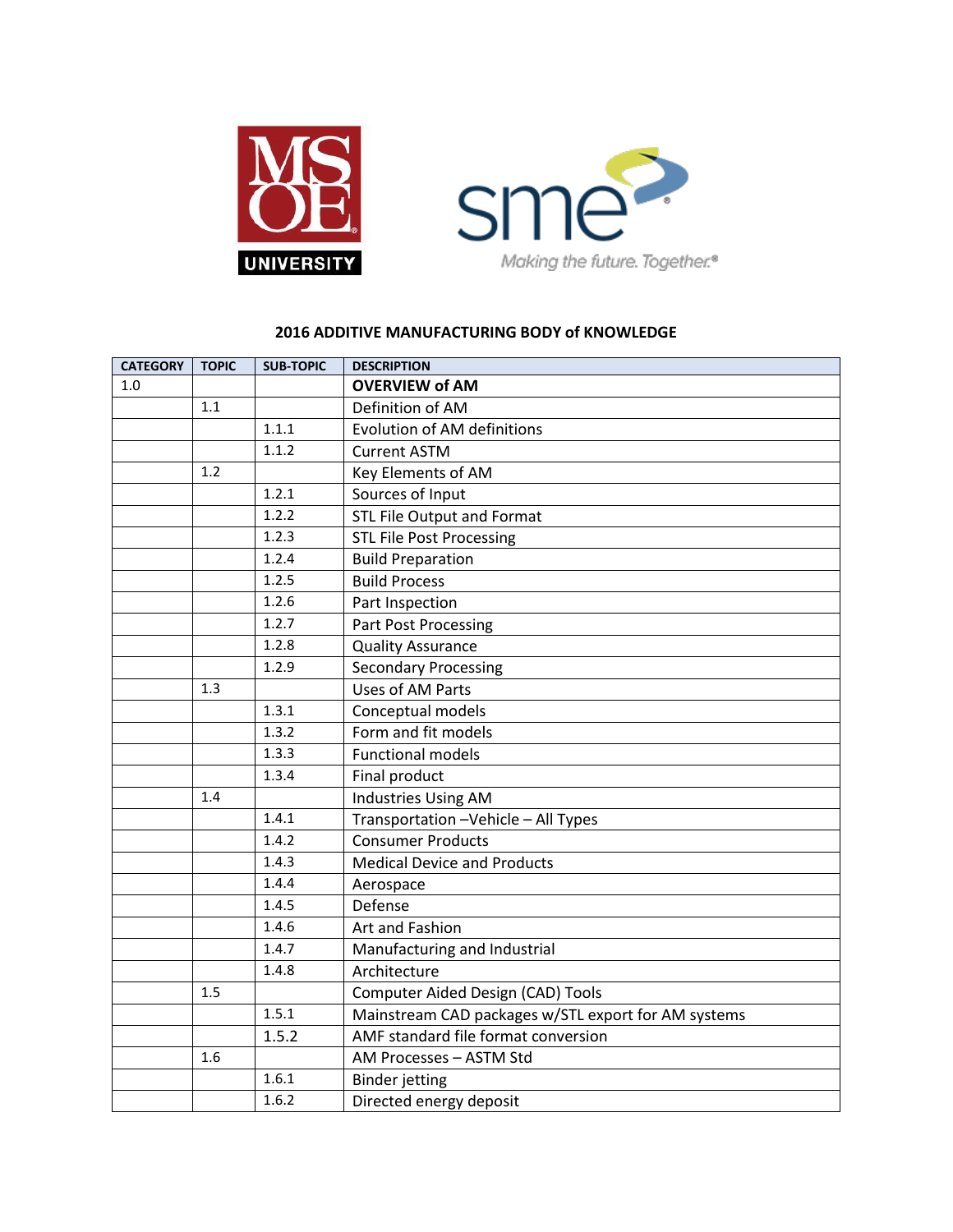| <b>CATEGORY</b> | <b>TOPIC</b> | <b>SUB-TOPIC</b> | <b>DESCRIPTION</b>                                    |
|-----------------|--------------|------------------|-------------------------------------------------------|
|                 |              | 1.6.3            | Material extrusion                                    |
|                 |              | 1.6.4            | <b>Material jetting</b>                               |
|                 |              | 1.6.5            | Powder bed fusion                                     |
|                 |              | 1.6.6            | Sheet lamination                                      |
|                 |              | 1.6.7            | Vat photo polymerization                              |
|                 | 1.7          |                  | Current technologies that support each method/process |
|                 |              | 1.7.1            | <b>ProJet Systems</b>                                 |
|                 |              | 1.7.2            | iPro Systems                                          |
|                 |              | 1.7.3            | <b>Eden Systems</b>                                   |
|                 |              | 1.7.4            | <b>Connex Systems</b>                                 |
|                 |              | 1.7.5            | Desktop Systems                                       |
|                 |              | 1.7.6            | Perfactory                                            |
|                 |              | 1.7.7            | DraftSight                                            |
|                 |              | 1.7.8            | ZPrinter                                              |
|                 |              | 1.7.9            | sPro                                                  |
|                 |              | 1.7.10           | Fortus                                                |
|                 |              | 1.7.11           | 3D Touch                                              |
|                 |              | 1.7.12           | Matrix                                                |
|                 | 1.8          |                  | Key AM Terminology - ASTM Stan dard                   |
|                 |              | 1.8.1            | 3D printer/printing                                   |
|                 |              | 1.8.2            | 3D scanning                                           |
|                 |              | 1.8.3            | Additive systems                                      |
|                 |              | 1.8.4            | Direct metal laser sintering (DMLS)                   |
|                 |              | 1.8.5            | Directed energy deposit                               |
|                 |              | 1.8.6            | Fused deposition modeling (FDM)                       |
|                 |              | 1.8.7            | Laser sintering (LS)                                  |
|                 |              | 1.8.8            | Rapid prototyping                                     |
|                 |              | 1.8.9            | Rapid tooling                                         |
|                 |              | 1.8.10           | Selective laser sintering (SLS)                       |
|                 |              | 1.8.11           | Stereolithography (SL)                                |
|                 |              | 1.8.12           | Subtractive manufacturing                             |
|                 |              | 1.8.13           | Surface model                                         |
|                 | 1.9          |                  | <b>AM Materials</b>                                   |
|                 |              | 1.9.1            | <b>Engineered plastics</b>                            |
|                 |              | 1.9.2            | Photo polymers                                        |
|                 |              | 1.9.3            | Metals                                                |
|                 |              | 1.9.4            | Plaster                                               |
|                 |              | 1.9.5            | Sand                                                  |
|                 |              | 1.9.6            | Ceramic                                               |
|                 |              | 1.9.7            | Paper                                                 |
|                 |              | 1.9.8            | Concrete                                              |
|                 |              | 1.9.9            | Bio-materials                                         |
|                 |              | 1.9.10           | Wax                                                   |
|                 |              | 1.9.11           | Thermo-plastic                                        |
|                 |              | 1.9.12           | Other materials                                       |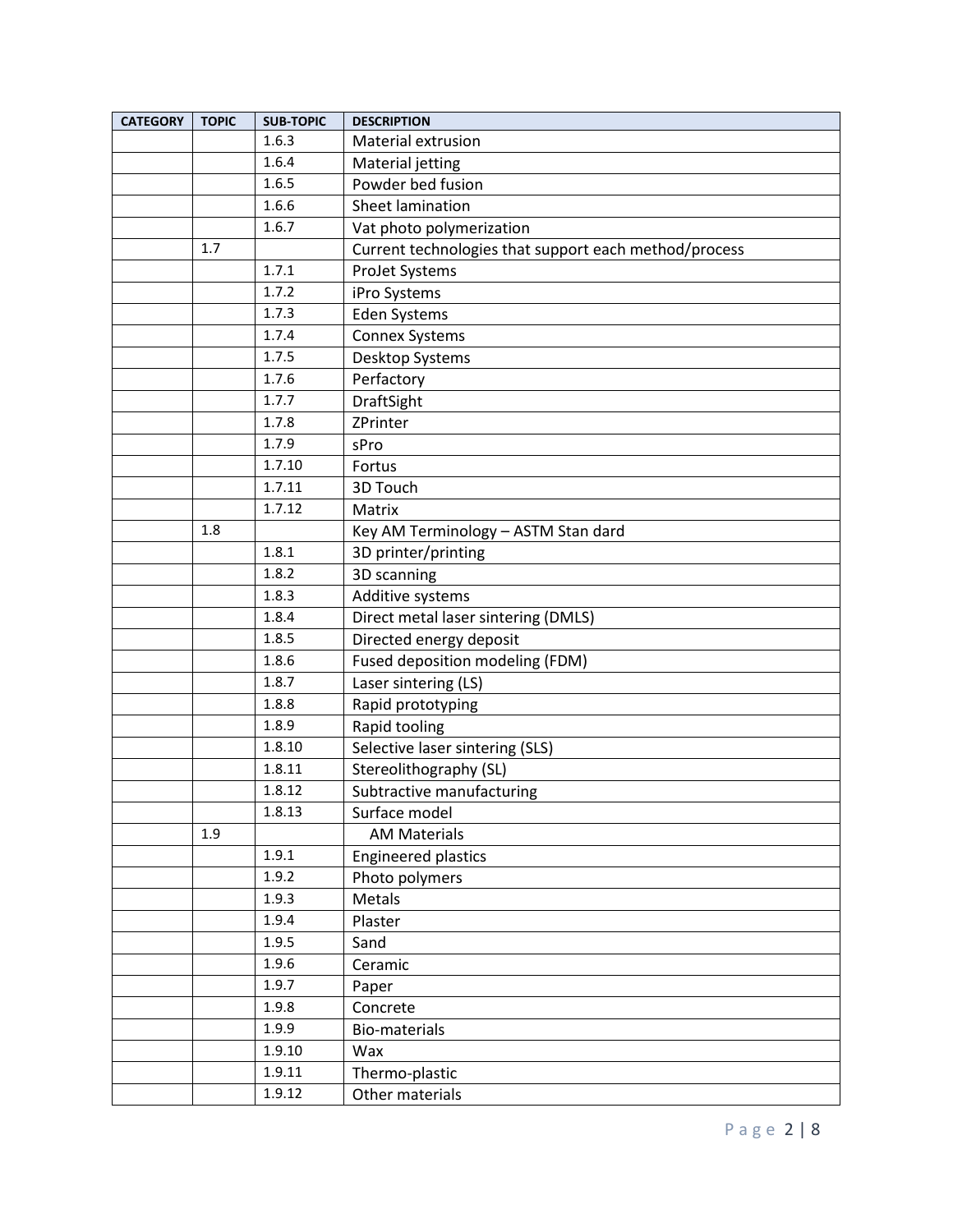| <b>CATEGORY</b> | <b>TOPIC</b> | <b>SUB-TOPIC</b> | <b>DESCRIPTION</b>                            |
|-----------------|--------------|------------------|-----------------------------------------------|
|                 | 1.10         |                  | Secondary processes                           |
|                 |              | 1.10.1           | Investment casting                            |
|                 |              | 1.10.2           | Silicone molding                              |
|                 |              | 1.10.3           | Urethane casting                              |
|                 |              | 1.10.4           | Sand casting                                  |
|                 |              | 1.10.5           | Composites                                    |
|                 |              | 1.10.6           | Cladding                                      |
|                 |              | 1.10.7           | Plating                                       |
|                 | 1.11         |                  | AM advantages over traditional manufacturing  |
|                 |              | 1.11.1           | Design flexibility                            |
|                 |              | 1.11.2           | Ease of handling complexity                   |
|                 |              | 1.11.3           | Speed                                         |
|                 |              | 1.11.4           | Reduced tooling                               |
|                 |              | 1.11.5           | Supports mass customization                   |
|                 |              | 1.11.6           | Higher sustainability                         |
|                 |              | 1.11.7           | Ease of prototyping                           |
|                 |              | 1.11.8           | Mobility of production system                 |
|                 |              | 1.11.9           | Simplified set-up                             |
|                 |              | 1.11.10          | AM Integration with traditional manufacturing |
|                 |              | 1.11.11          | <b>AM limitations</b>                         |
|                 | 1.12         |                  | <b>Foundations of Quality</b>                 |
|                 |              | 1.12.1           | Input quality                                 |
|                 |              | 1.12.2           | Machine quality factors                       |
|                 |              | 1.12.3           | Output quality                                |
|                 |              | 1.12.4           | Finishing quality                             |
| 2.0             |              |                  | <b>AM INPUTS</b>                              |
|                 | 2.1          |                  | <b>Input Sources and Characteristics</b>      |
|                 |              | 2.1.1            | Standard tessellation language (STL)          |
|                 |              | 2.1.2            | AMF - STM F2915 file format                   |
|                 |              | 2.1.3            | MRI/CT scan data                              |
|                 |              | 2.1.4            | Point cloud data                              |
|                 |              | 2.1.5            | <b>VRML</b>                                   |
|                 |              | 2.1.6            | 3MF format                                    |
|                 | 2.2          |                  | <b>Creation of Slice Files</b>                |
|                 |              | 2.2.1            | Concept of layered image                      |
|                 |              | 2.2.2            | Use of triangles                              |
|                 |              | 2.2.3            | Finite element analysis and output            |
|                 | 2.3          |                  | File manipulation                             |
|                 |              | 2.3.1            | File creation                                 |
|                 |              | 2.3.2            | Verification                                  |
|                 |              | 2.3.3            | Critical errors in STL files                  |
|                 |              | 2.3.4            | Repair/Modification Post Processing           |
|                 |              | 2.3.5            | Software tools for modifications/corrections  |
|                 |              | 2.3.6            | Reverse engineering                           |
| 3.0             |              |                  | <b>AM SECONDARY PROCESSES</b>                 |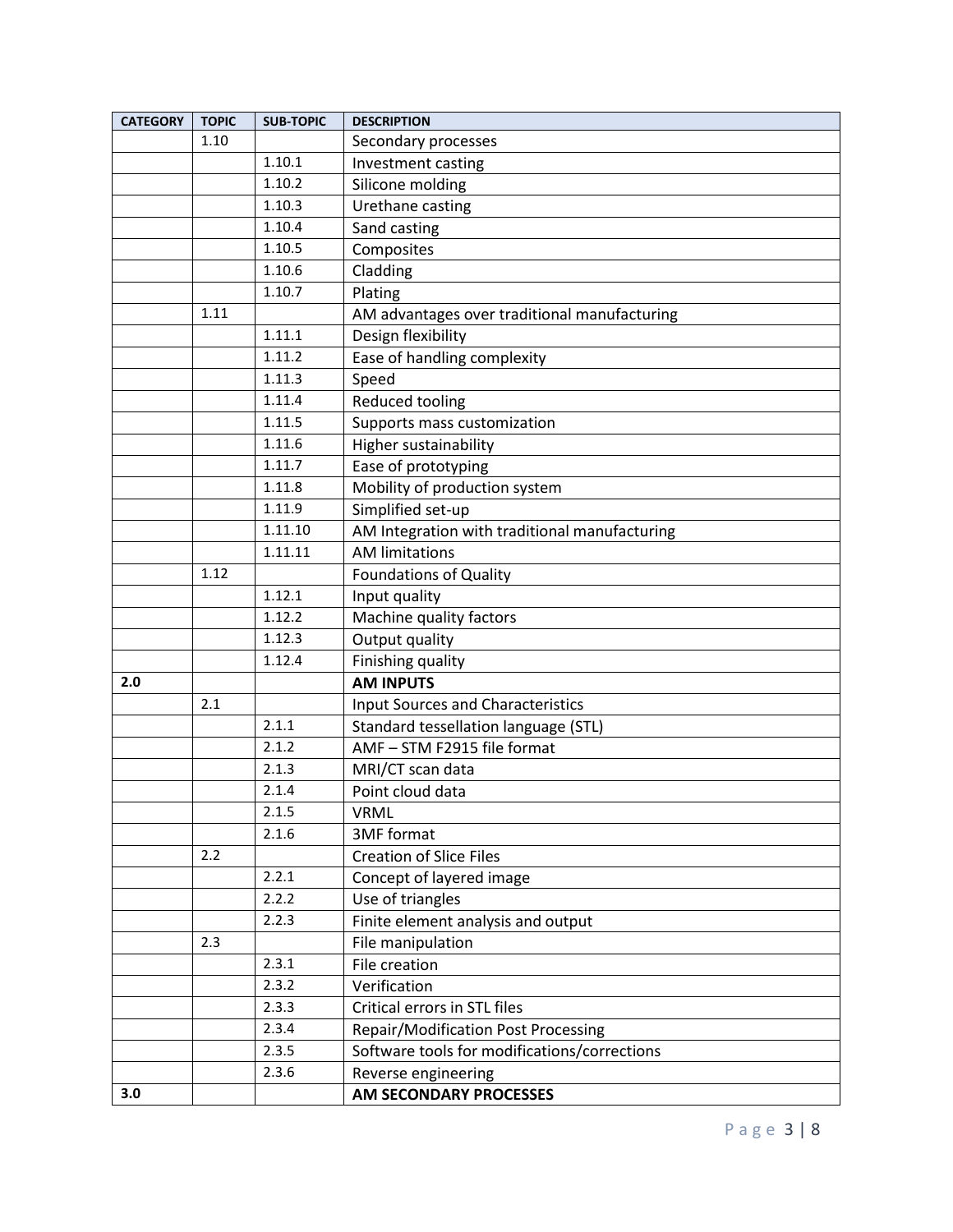| <b>CATEGORY</b> | <b>TOPIC</b> | <b>SUB-TOPIC</b> | <b>DESCRIPTION</b>                      |
|-----------------|--------------|------------------|-----------------------------------------|
|                 | 3.1          |                  | Definition of secondary process         |
|                 | 3.2          |                  | <b>Investment Casting</b>               |
|                 |              | 3.2.1            | Investment casting patterns             |
|                 |              | 3.2.2            | Wax tooling                             |
|                 |              | 3.2.3            | Example products - investment casting   |
|                 | 3.3          |                  | <b>Sand Casting</b>                     |
|                 |              | 3.3.1            | <b>External patterns</b>                |
|                 |              | 3.3.2            | Internal cores                          |
|                 |              | 3.3.3            | Loose patterns                          |
|                 |              | 3.3.4            | Example products - sand casting         |
|                 | 3.4          |                  | Die Casting                             |
|                 |              | 3.4.1            | Direct tooling                          |
|                 |              | 3.4.2            | Example products - die casting          |
|                 | 3.5          |                  | <b>Silicone Molding</b>                 |
|                 |              | 3.5.1            | Master patterns for molds               |
|                 |              | 3.5.2            | Tooling for rubber parts                |
|                 |              | 3.5.3            | Example products - urethane castings    |
|                 | 3.6          |                  | <b>Composite/Fiber Glass Molding</b>    |
|                 |              | 3.6.1            | Lay-up tooling                          |
|                 |              | 3.6.2            | Soluble cores                           |
|                 |              | 3.6.3            | Example products - composites           |
|                 | 3.7          |                  | <b>Metal Spraying</b>                   |
|                 |              | 3.7.1            | Tooling pattern                         |
|                 | 3.8          |                  | <b>Metal Forming/Stamping</b>           |
|                 |              | 3.8.1            | <b>Tool Use</b>                         |
|                 | 3.9          |                  | <b>Other Secondary Processes/Impact</b> |
|                 |              | 3.9.1            | Metal spraying                          |
|                 |              | 3.9.2            | Metal forming/stamping                  |
|                 |              | 3.9.3            | Jigs and fixtures                       |
|                 |              | 3.9.4            | Thermoforming                           |
|                 |              | 3.9.5            | Paper pulp tooling                      |
|                 |              | 3.9.6            | <b>EDM</b> tools                        |
| 4.0             |              |                  | <b>AM TECHNOLOGY &amp; METHODS</b>      |
|                 | 4.1          |                  | Vat Photopolymerization                 |
|                 |              | 4.1.1            | Description                             |
|                 |              | 4.1.2            | Applications                            |
|                 |              | 4.1.3            | Strengths                               |
|                 |              | 4.1.4            | Weaknesses                              |
|                 | 4.2          |                  | Powder Bed Fusion                       |
|                 |              | 4.2.1            | Description                             |
|                 |              | 4.2.2            | Applications                            |
|                 |              | 4.2.3            | Strengths                               |
|                 |              | 4.2.4            | Weaknesses                              |
|                 | 4.3          |                  | <b>Material Extrusion</b>               |
|                 |              | 4.3.1            | Description                             |
|                 |              |                  |                                         |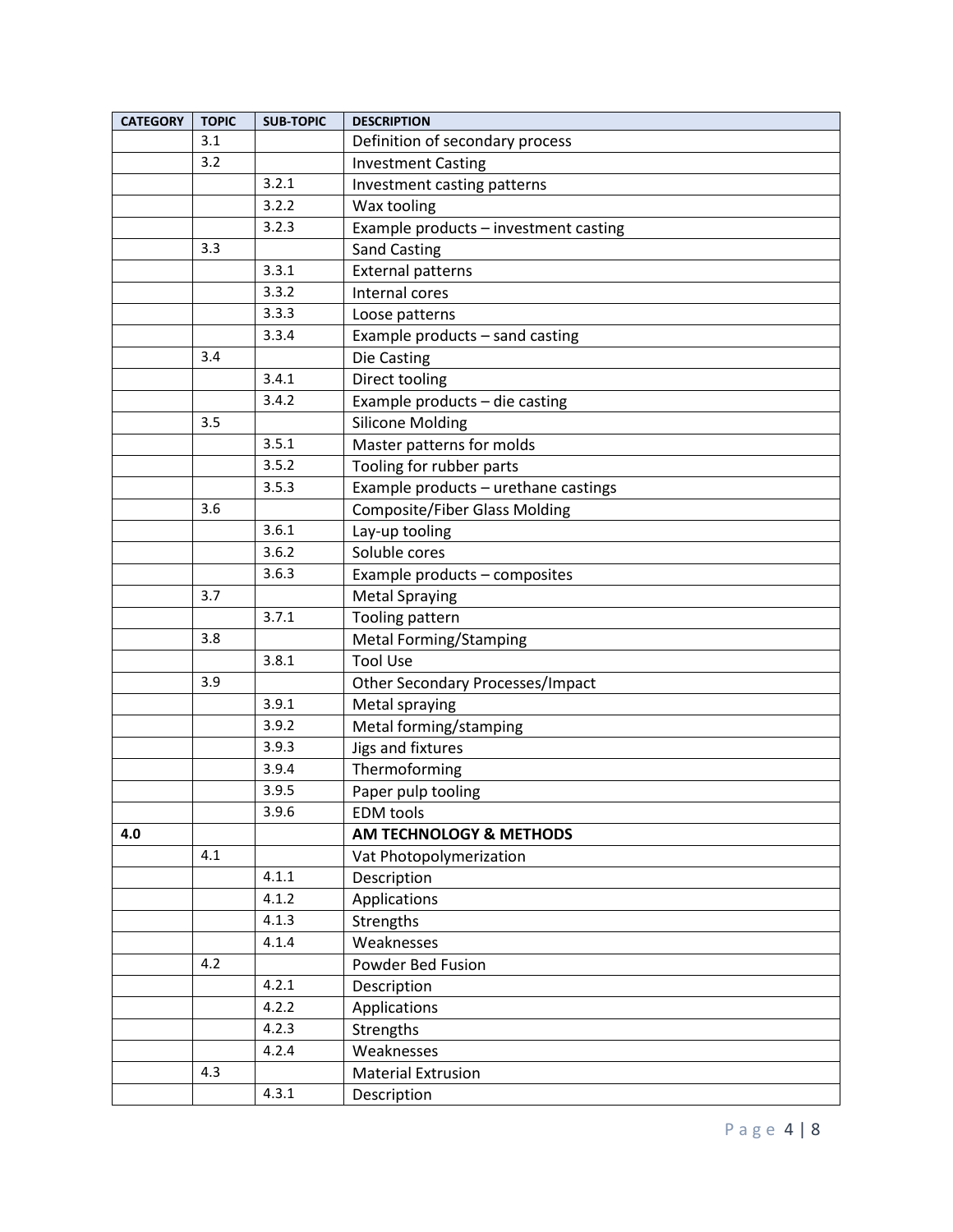| <b>CATEGORY</b> | <b>TOPIC</b> | <b>SUB-TOPIC</b> | <b>DESCRIPTION</b>                         |
|-----------------|--------------|------------------|--------------------------------------------|
|                 |              | 4.3.2            | Applications                               |
|                 |              | 4.3.3            | Strengths                                  |
|                 |              | 4.3.4            | Weaknesses                                 |
|                 | 4.4          |                  | <b>Material Jetting</b>                    |
|                 |              | 4.4.1            | Description                                |
|                 |              | 4.4.2            | Applications                               |
|                 |              | 4.4.3            | Strengths                                  |
|                 |              | 4.4.4            | Weaknesses                                 |
|                 | 4.5          |                  | <b>Binder Jetting</b>                      |
|                 |              | 4.5.1            | Description                                |
|                 |              | 4.5.2            | Applications                               |
|                 |              | 4.5.3            | Strengths                                  |
|                 |              | 4.5.4            | Weaknesses                                 |
|                 | 4.6          |                  | <b>Sheet Lamination</b>                    |
|                 |              | 4.6.1            | Description                                |
|                 |              | 4.6.2            | Applications                               |
|                 |              | 4.6.3            | Strengths                                  |
|                 |              | 4.6.4            | Weaknesses                                 |
|                 | 4.7          |                  | <b>Hybrid Systems</b>                      |
|                 |              | 4.7.1            | Description                                |
|                 |              | 4.7.2            | Applications                               |
|                 |              | 4.7.3            | Strengths                                  |
|                 |              | 4.7.4            | Weaknesses                                 |
|                 | 4.8          |                  | <b>Directed Energy Deposition</b>          |
|                 |              | 4.8.1            | Description                                |
|                 |              | 4.8.2            | Applications                               |
|                 |              | 4.8.3            | Strengths                                  |
|                 |              | 4.8.4            | Weaknesses                                 |
|                 | 4.9          |                  | Direct Write                               |
|                 |              | 4.9.1            | Description                                |
|                 |              | 4.9.2            | Applications                               |
|                 |              | 4.9.3            | Strengths                                  |
|                 |              | 4.9.4            | Weaknesses                                 |
|                 | 4.10         |                  | Combining additive and subtractive methods |
| 5.0             |              |                  | <b>AM DESIGN</b>                           |
|                 | 5.1          |                  | Role in Direct Manufacturing               |
|                 | 5.2          |                  | AM Design Strengths                        |
|                 | 5.3          |                  | AM Design Weaknesses                       |
|                 | 5.4          |                  | <b>AM Design Considerations</b>            |
|                 | 5.5          |                  | <b>Re-training Design Engineers</b>        |
|                 | 5.6          |                  | <b>Computational Modeling</b>              |
|                 | 5.7          |                  | Design for Direct Digital Manufacturing    |
|                 | 5.8          |                  | Legacy Parts Optimization                  |
|                 | 5.9          |                  | Specification of Customer Requirements     |
|                 | 5.10         |                  | Design Verification                        |
|                 |              |                  |                                            |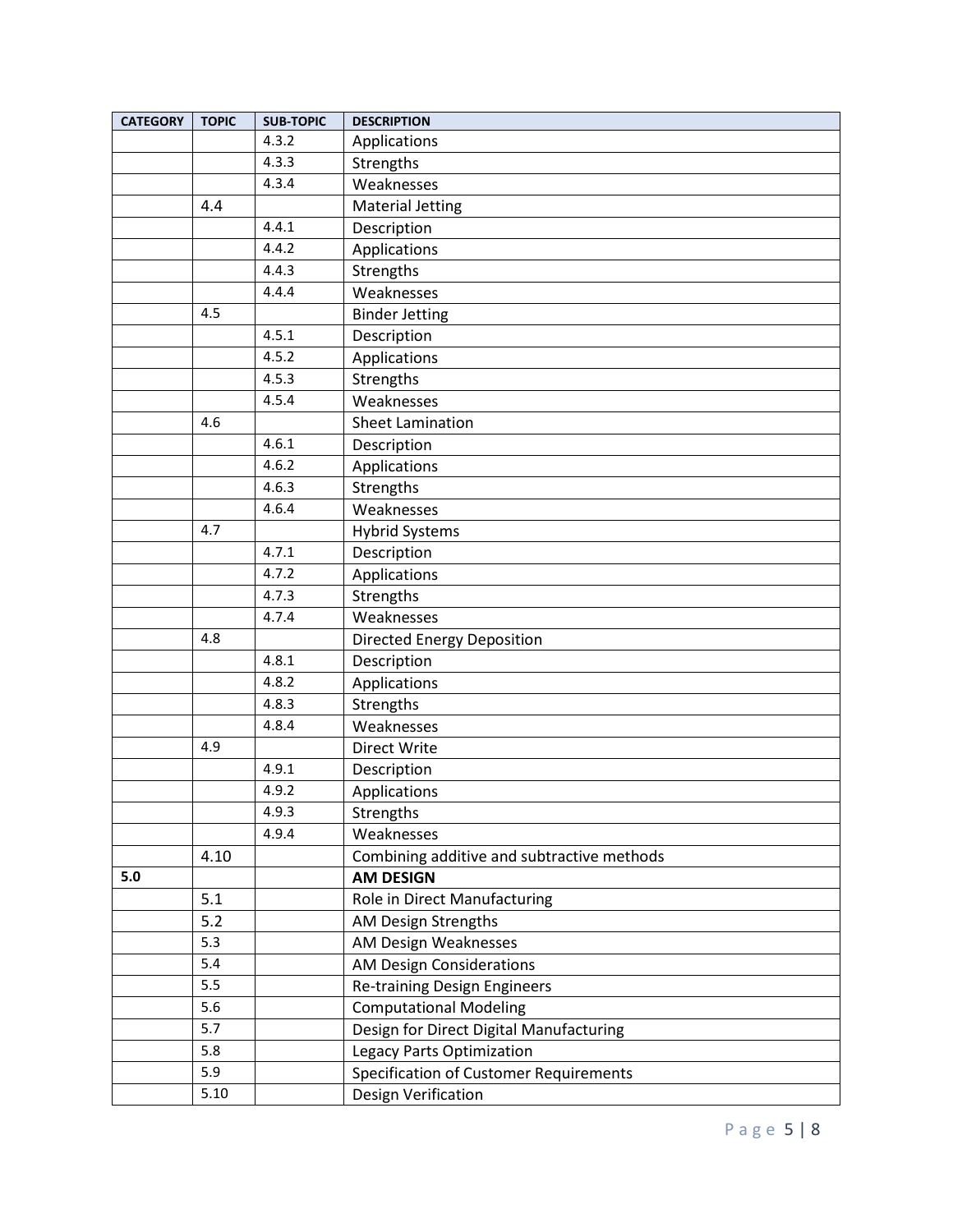| <b>CATEGORY</b> | <b>TOPIC</b> | <b>SUB-TOPIC</b> | <b>DESCRIPTION</b>                         |
|-----------------|--------------|------------------|--------------------------------------------|
|                 |              | 5.10.1           | Mechanical property testing                |
|                 |              | 5.10.2           | Achievable dimensions and tolerances       |
|                 | 5.11         |                  | Risk management                            |
| 6.0             |              |                  | <b>AM BUSINESS &amp; ECONOMICS</b>         |
|                 | 6.1          |                  | Capital Purchase                           |
|                 |              | 6.1.1            | Machine                                    |
|                 |              | 6.1.2            | <b>Facility Build/Modification</b>         |
|                 |              | 6.1.3            | <b>Ancillary Equipment</b>                 |
|                 |              | 6.1.4            | QA System                                  |
|                 | 6.2          |                  | Labor                                      |
|                 |              | 6.2.1            | Dedicated employee potential               |
|                 |              | 6.2.2            | Roles and shared responsibility            |
|                 |              | 6.2.3            | Skill level(s) required                    |
|                 |              | 6.2.4            | Initial/On-going training                  |
|                 | 6.3          |                  | <b>Materials</b>                           |
|                 |              | 6.3.1            | Build materials - deliverable              |
|                 |              | 6.3.2            | Support cost - consumed                    |
|                 |              | 6.3.3            | Perishable cleaning materials              |
|                 |              | 6.3.4            | Waste stream                               |
|                 | 6.4          |                  | <b>Maintenance Costs</b>                   |
|                 |              | 6.4.1            | Maintenance/support structure              |
|                 |              | 6.4.2            | Downtime risk                              |
|                 |              | 6.4.3            | Energy consumption                         |
|                 |              | 6.4.4            | Depreciation classification & implications |
|                 |              | 6.4.5            | Technology commitment costs                |
|                 |              | 6.4.6            | Cost of consumables/upgrades               |
|                 | 6.5          |                  | Return on Investment                       |
|                 |              | 6.5.1            | <b>Percent of Utilization</b>              |
|                 |              | 6.5.2            | Uptime                                     |
|                 |              | 6.5.3            | <b>Installation costs</b>                  |
|                 |              | 6.5.4            | Employee turnover/re-training              |
|                 |              | 6.5.5            | Capacity/throughput                        |
|                 | 6.6          |                  | <b>Outsource Economics</b>                 |
|                 |              | 6.6.1            | Vendor qualification/expertise             |
|                 |              | 6.6.2            | <b>Expediting premiums</b>                 |
|                 |              | 6.6.3            | Loss of schedule control                   |
|                 |              | 6.6.4            | Uncontrolled quality                       |
|                 |              | 6.6.5            | Variable pricing                           |
|                 |              | 6.6.6            | Cost of time to obtain quotes              |
|                 |              | 6.6.7            | Risk of IP leak                            |
|                 |              | 6.6.8            | Diverse technology selection               |
|                 |              | 6.6.9            | Flexible manufacturing/vendors             |
|                 |              | 6.6.10           | Access to current technology               |
|                 |              | 6.6.11           | Distributed manufacturing                  |
|                 | 6.7          |                  | <b>Production Cost Drivers</b>             |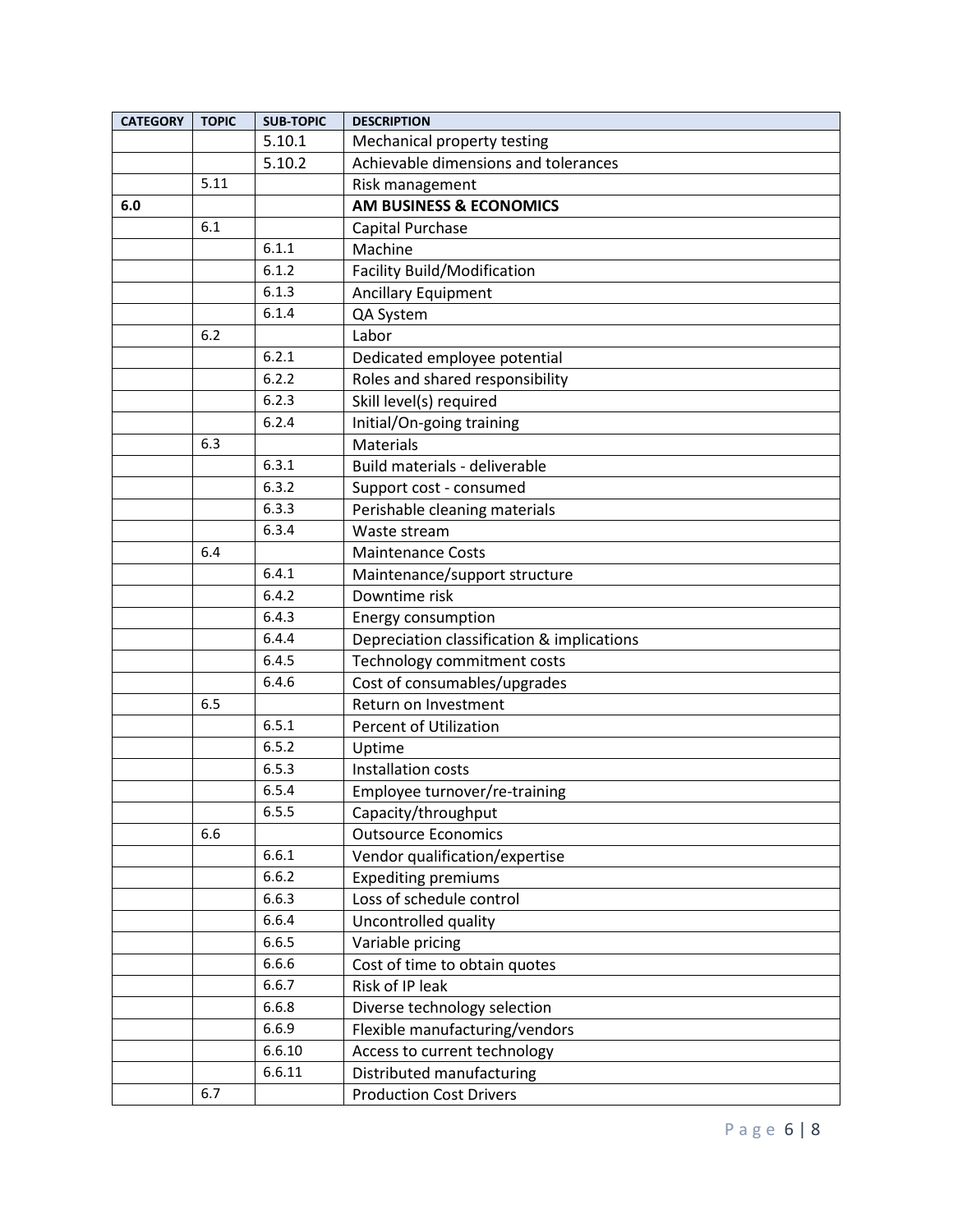| <b>CATEGORY</b> | <b>TOPIC</b> | <b>SUB-TOPIC</b> | <b>DESCRIPTION</b>                           |
|-----------------|--------------|------------------|----------------------------------------------|
|                 |              | 6.7.1            | Volume (cubic inch)                          |
|                 |              | 6.7.2            | <b>Build height</b>                          |
|                 |              | 6.7.3            | Process selection                            |
|                 |              | 6.7.4            | Layer thickness                              |
|                 |              | 6.7.5            | Scan speed                                   |
|                 |              | 6.7.6            | Quantity                                     |
|                 |              | 6.7.8            | Material type                                |
|                 |              | 6.7.9            | Post processing                              |
|                 | 6.8          |                  | <b>Direct Manufacturing Production</b>       |
|                 |              | 6.8.1            | Quantity sensitive                           |
|                 |              | 6.8.2            | High value                                   |
|                 |              | 6.8.3            | Low part volume (cubic inch)                 |
|                 |              | 6.8.4            | <b>Mass customization</b>                    |
|                 |              | 6.8.5            | Design for process required                  |
|                 |              | 6.8.6            | Flexibility in design                        |
|                 |              | 6.8.7            | Support for secondary process                |
|                 | 6.9          |                  | <b>Risk Management</b>                       |
|                 | 6.10         |                  | Legal Implications of AM                     |
|                 | 6.11         |                  | Managing change from traditional to AM       |
| 7.0             |              |                  | <b>AM QUALITY SYSTEMS</b>                    |
|                 | 7.1          |                  | <b>Key Quality Factors</b>                   |
|                 |              | 7.1.1            | Digital file configuration and control       |
|                 |              | 7.1.2            | Vendor management                            |
|                 |              | 7.1.3            | Raw material management                      |
|                 |              | 7.1.4            | Device inspection/control                    |
|                 |              | 7.1.5            | Machine calibration                          |
|                 |              | 7.1.6            | Preventive maintenance                       |
|                 |              | 7.1.7            | Sample testing                               |
|                 |              | 7.1.8            | Quote and order review                       |
|                 |              | 7.1.9            | Production process flow                      |
|                 |              | 7.1.10           | Consultation for "production ready" projects |
|                 |              | 7.1.11           | Final part inspection                        |
|                 |              | 7.1.12           | Material and system monitoring               |
|                 |              | 7.1.13           | Process file management                      |
|                 |              | 7.1.14           | Dimension verification                       |
|                 |              | 7.1.15           | Void detection                               |
|                 |              | 7.1.16           | <b>Post Processing</b>                       |
|                 |              | 7.1.17           | Verification of customer need fulfillment    |
| 8.0             |              |                  | <b>EMERGING TOPICS/ISSUES in AM</b>          |
|                 | 8.1          |                  | <b>AM Design Topics</b>                      |
|                 |              | 8.1.1            | Design Representation Limitation             |
|                 |              | 8.1.2            | New methods for design qualification         |
|                 | 8.2          |                  | <b>AM Start Ups</b>                          |
|                 |              | 8.2.1            | AM industry opportunities                    |
|                 |              | 8.2.2            | AM investment sources                        |
|                 |              |                  |                                              |